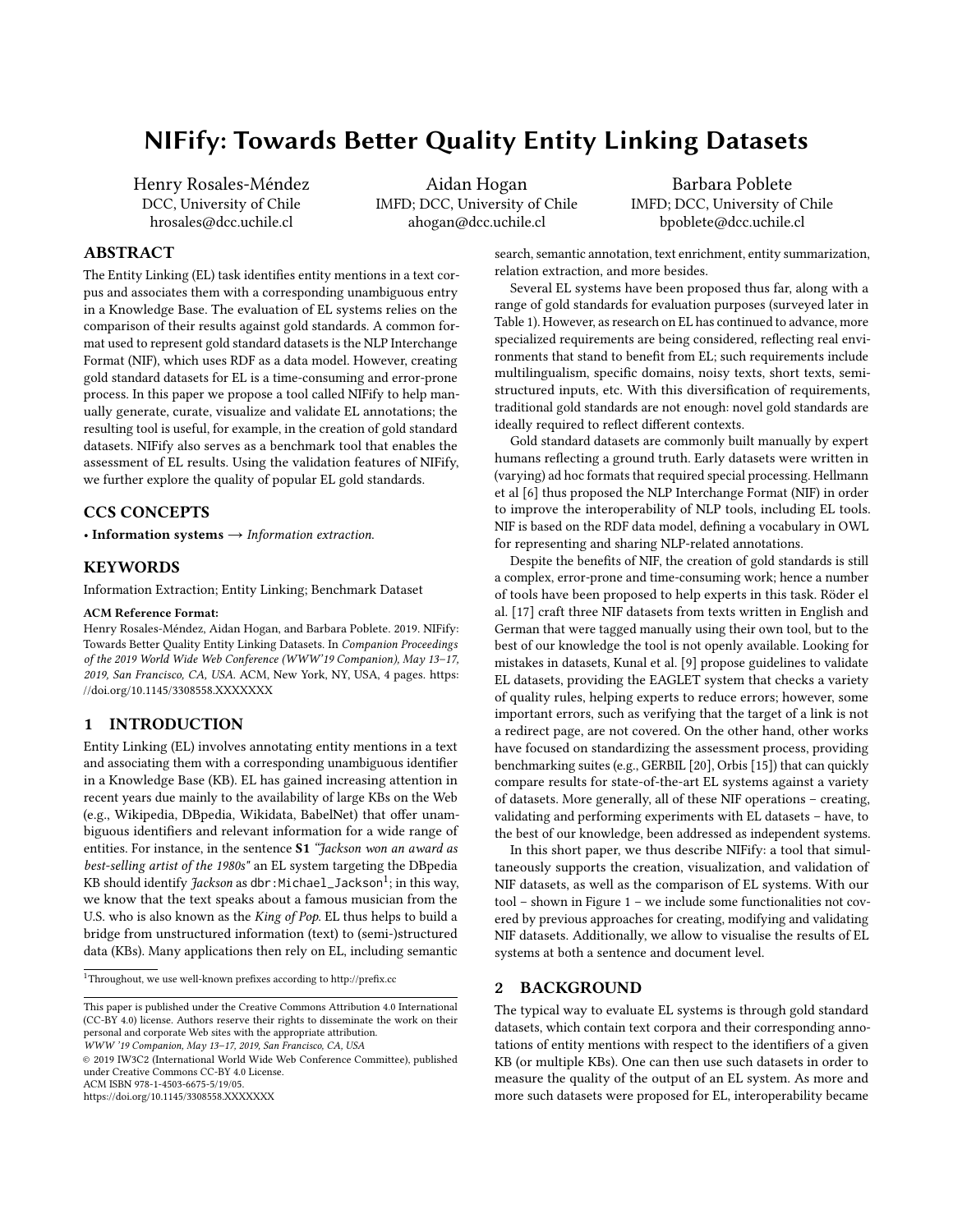

Figure 1: The main view of NIFify showing: (a) the class-reference input to filter annotations; (b) the document text input; (c) the mention identification field; and (d) the annotation visualization.

an issue: various formats were used to represent such datasets. One of the first formats proposed for EL annotation was for the MSNBC [\[4\]](#page-3-6) dataset, which has two separate files: one a plain text file, and the other an XML file describing the annotations. This same format was followed by other authors proposing further EL datasets. e.g., ACE2004 [\[16\]](#page-3-7), AQUAINT [\[16\]](#page-3-7), IITB [\[10\]](#page-3-8).

However, other EL datasets began to follow other formats. In Table [1](#page-1-0) we list some of the most popular EL datasets in the literature along with some details of their content: whether or not they were created manually (Mn), whether or not the entity mentions are explicitly typed (Typ), and the format used. In terms of formats, many are based on XML (e.g., MSNBC [\[4\]](#page-3-6), IITB [\[10\]](#page-3-8), REN-DEN [\[1\]](#page-3-9), CAT [\[12\]](#page-3-10)) or CSV (e.g., AIDA [\[7\]](#page-3-11), SemEval [\[13\]](#page-3-12)). However, a number also use RDF as a base data-model: Melo et al. [\[5\]](#page-3-13) proposed  $Lexo<sup>2</sup>$  $Lexo<sup>2</sup>$  $Lexo<sup>2</sup>$  as a RDF-based format and service that defines a unique URI for terms, languages, scripts, and characters from a text corpus; later, Hellmann et al. [\[6\]](#page-3-1) the NLP Interchange Format (NIF), based on RDF, which is interoperable with a variety of NLP tools, and has been used by several recent EL datasets (e.g., N3-RSS 500 [\[17\]](#page-3-2), Reuters 128 [\[17\]](#page-3-2), Wes2015 [\[22\]](#page-3-14), News-100 [\[17\]](#page-3-2), DBpedia Abstracts [\[2\]](#page-3-15), VoxEL [\[18\]](#page-3-16)). Further legacy datasets were transformed to NIF, including KORE50 and DBpedia Spotlight<sup>[3](#page-1-2)</sup>.

NIF is based on RDF triples <subject, predicate, object> where the subject identifies a unit of information, such as a document, sentence, or annotation; and each predicate—object pair defines values for their properties. Figure [2](#page-1-3) provides a brief example of a single entity annotation serialized in the Turtle syntax of RDF. The properties nif:beginIndex and nif:endIndex indicate the start and end position of the entity mention in a sentence; the targeted KB identifier is specified using the property itsrdf: taIdentRef; and a class can be defined with itsrdf: taClassRef. Other NIF properties capture metadata for other NLP tasks, such as stemming (nif:stem), part-of-speech tagging (nif:oliaCategory, nif:lemma), etc.

<span id="page-1-0"></span>Table 1: Overview of popular EL datasets; we highlight in bold those datasets that have been converted to NIF

| <b>Dataset</b>                | Mn | <b>Typ</b>       | Format       |  |
|-------------------------------|----|------------------|--------------|--|
| MSNBC [4]                     | х  | х                | <b>MSNBC</b> |  |
| IITB $[10]$                   |    | <b>IITB</b><br>х |              |  |
| AIDA/CoNLL [7]                |    | х                | <b>AIDA</b>  |  |
| ACE2004 [16]                  | х  | х                | <b>MSNBC</b> |  |
| AQUAINT [16]                  | х  | х                | <b>MSNBC</b> |  |
| <b>DBpedia Spotlight</b> [11] |    | х                | Lexvo        |  |
| <b>KORE50</b> [8]             |    | х                | <b>AIDA</b>  |  |
| N3-RSS 500 [17]               |    | х                | <b>NIF</b>   |  |
| Reuters 128 [17]              |    | х                | <b>NIF</b>   |  |
| News-100 [17]                 |    | x                | <b>NIF</b>   |  |
| Wes2015 [22]                  |    | х                | <b>NIF</b>   |  |
| SemEval 2015 Task 13 [13]     |    | х                | SemEval      |  |
| Thibaudet [1]                 | х  | RENDEN           |              |  |
| Bergson [1]                   | х  | <b>RENDEN</b>    |              |  |
| DBpedia Abstracts [2]         | х  | х                | <b>NIF</b>   |  |
| MEANTIME [12]                 |    | CAT              |              |  |
| VoxEL $[18]$                  |    | NIF<br>х         |              |  |

## <span id="page-1-3"></span>Figure 2: NIF triples to specify the annotation of Jackson from sentence S1

| <https: doc1#char="0.7" example.org=""> a nif:String.</https:> |
|----------------------------------------------------------------|
| nif:Context, nif:Phrase, nif:RFC5147String;                    |
| nif:anchorOf """Jackson"""^^xsd:string;                        |
| nif:beginIndex "0"^^xsd:nonNegativeInteger ;                   |
| nif:endIndex "7"^^xsd:nonNegativeInteger;                      |
| itsrdf:taIdentRef  .                                           |

<span id="page-1-1"></span><sup>2</sup>[http://lexvo.org/ontology;](http://lexvo.org/ontology) January 1st, 2019.

<span id="page-1-2"></span><sup>3</sup>[http://apps.yovisto.com/labs/ner-benchmarks;](http://apps.yovisto.com/labs/ner-benchmarks) January 1st, 2019.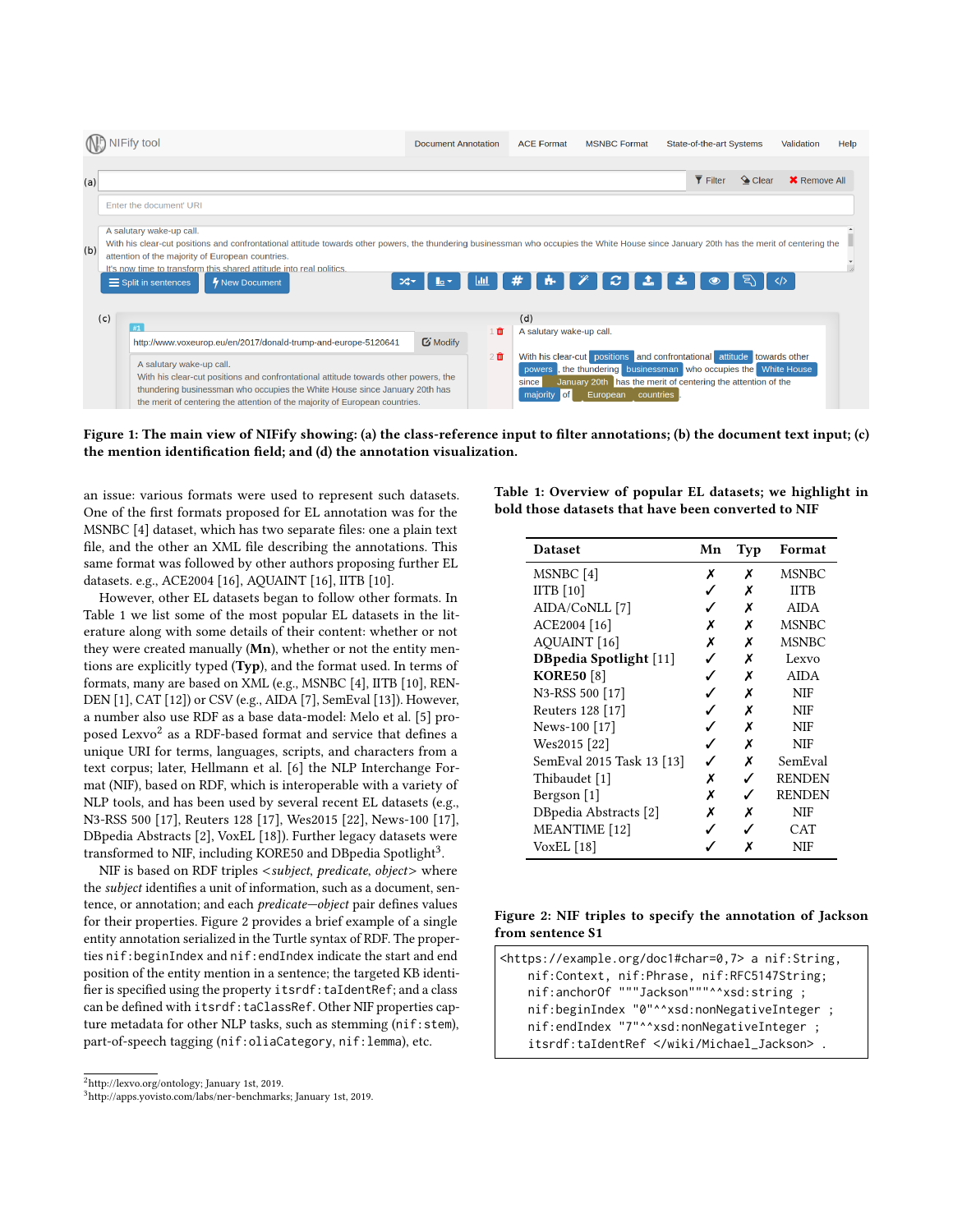## 3 NIF CONSTRUCTION

A number of EL datasets have either been computed from existing sources, or computed automatically. For example, DBpedia Ab-stracts is too large for human labeling to be feasible.<sup>[4](#page-2-0)</sup> On the other hand, the recently proposed BENGAL tool [\[14\]](#page-3-19) adopts a creative strategy for automatically generating gold standard datasets: rather than start with text, the authors propose to start with facts about entities from structured datasets (in RDF) and use verbalization components to convert these facts to text, recording which entities are used to generate which sentences; while this approach has the benefit of being able to generate very large and accurate gold standards, how representative the generated text is of real-world corpora depends on the quality of the verbalization component.

On the other hand, per Table [1,](#page-1-0) most datasets are constructed with manual intervention, and a number of systems have been proposed to help in this process. In previous work, we manually annotated a multilingual EL dataset called VoxEL [\[18\]](#page-3-16), generating NIF annotations; at the start of this process, we tried to find an existing tool that would aid in the annotation process, but we found that while some systems were unavailable, others (e.g., QRTool<sup>[5](#page-2-1)</sup>) we could not install, or did not offer features such as validation.

Addressing these limitations, we propose NIFify: an open source tool that provides end-to-end support for EL annotation, including the import of text corpora<sup>[6](#page-2-2)</sup>; the import (including the conversion of MSNBC formats to NIF) of existing EL datasets; the addition and revision of annotations; custom tagging systems for annotations; visualizations of annotations; overlapping mentions; and finally, visualisations of the results of EL systems over the resulting dataset. The tool requires no installation and can be used either online or offline in a browser<sup>[7](#page-2-3)</sup>. For space reasons, rather than describe all the features of NIF, we focus on two group of features of particular importance to NIFify: validation and result visualization.

## 4 VALIDATION

Validation is a crucial step to help human experts ensure the production of a ground truth for gold standards, and EL datasets are no exception. Legacy EL datasets have been observed to contain errors or design choices that may affect the results of evaluation [\[9,](#page-3-3) [19,](#page-3-20) [21\]](#page-3-21); furthermore, target KBs may evolve, rendering some links obsolete.

Erp et al. [\[21\]](#page-3-21), analyze characteristics of seven EL datasets and find biases introduced by the decisions taken in the annotation process; they highlight the need for a more standard creation of datasets. Jha et al [\[9\]](#page-3-3) propose a set of validation rules and propose the EAGLET system to check these rules when constructing EL datasets; however, these rules are sometimes dogmatic, considering, for example, overlapping mentions to be errors when they are considered valid by other definitions [\[19\]](#page-3-20); furthermore, EAGLET requires execution on a command-line to highlight errors in the visualization, rather than being supported by the interface.

NIFify allows for detecting possible errors present in terms of the mentions and the identifiers to which they are linked; specifically, the following rules are checked:

<span id="page-2-4"></span>Table 2: Errors found in current NIF datasets; the last dataset was labeled by us

| <b>Dataset</b>    | SE. | LE.  | FF. | CE. |
|-------------------|-----|------|-----|-----|
| DBpedia Spotlight | 8   | 23   | 4   |     |
| N3-RSS 500        |     | 34   |     |     |
| Reuters 128       | 4   | 71   |     |     |
| $News-100$        | 9   | 1515 |     |     |
| Wes2015           |     | 609  |     |     |
| VoxEL.            |     |      |     |     |

- SPELLING ERROR (SE): Mentions should neither start nor end in the middle of a word.
- Link Error (LE): When linking to Wikipedia or DBpedia, identifiers should be the URLs/IRIs corresponding to an unambiguous, non-redirect page on Wikipedia.
- Format Error (FE): We check the consistency of the NIF representation with two sub-rules:
	- Annotations are typically assigned a subject IRI of the form http://example.org#char= $x, y$ , where  $x$  and  $y$  should correspond with the values given for nif:beginIndex and nif:endIndex respectively.
	- The substring identified by these positions should correspond with that denoted by the nif:anchorOf property.
- CATEGORY ERROR (CR): For those datasets with classes specified by the predicate itsrdf:taClassRef, NIFify allows the specification of custom rules in order to detect inconsistencies in the annotation classes. For example, the classes dbo:Person and dbo:Event should not be present on the same annotation as they are disjoint: an entity is typically not a person and an event at the same time.

NIFify then encodes rules to detect these errors and thus validate EL datasets. In order to test the prevalence of these errors in existing datasets, we ran NIFify's validation over EL datasets currently available in the NIF format (excluding those that we converted ourselves to NIF – MSNBC and ACE2004 – since we resolve such errors as part of the conversion). In Table [2,](#page-2-4) we show the results of this validation process, where we can observe that all datasets considered contain errors of at least one type.

In the majority of the cases, SE errors are introduced in the construction of the dataset with the addition of characters that do not belong to the mention, or on the contrary, leaving out part of a word that completes a mention; for example, in the DBpedia Spotlight dataset, the URI wiki: Man is associated with the three characters of the world performance. Other SE errors contained in the datasets involve missing spaces between words.

The most frequent type of error encountered in the NIF dataset was LE: this is mainly due to the fact that KBs are constantly evolving, which may affect link consistency. For example, in Wikipedia, pages about specific entities may become disambiguation pages, or redirects to other pages. Such changes explain why our own dataset (VoxEL, created using NIFify) contains such errors: the external KB has evolved since its creation. The News-100 and Wes2015 contain a large number of LE errors beyond what can be explained by the KB changing: for example, in the Wes2015 dataset, 520 of its LE

<span id="page-2-0"></span> $^4\!$  Details of the annotation process are not provided, but we assume it uses links already present in the corresponding Wikipedia texts.

<span id="page-2-1"></span><sup>5</sup>[https://github.com/dice-group/QRTool;](https://github.com/dice-group/QRTool) January 1st, 2019

<span id="page-2-3"></span><span id="page-2-2"></span><sup>6</sup>[https://users.dcc.uchile.cl/~hrosales/MSNBC\\_ACE2004\\_to\\_NIF.html;](https://users.dcc.uchile.cl/~hrosales/MSNBC_ACE2004_to_NIF.html) Jan. 1st, 2019 <sup>7</sup>[https://github.com/henryrosalesmendez/NIFify\\_v2;](https://github.com/henryrosalesmendez/NIFify_v2) January 1st, 2019